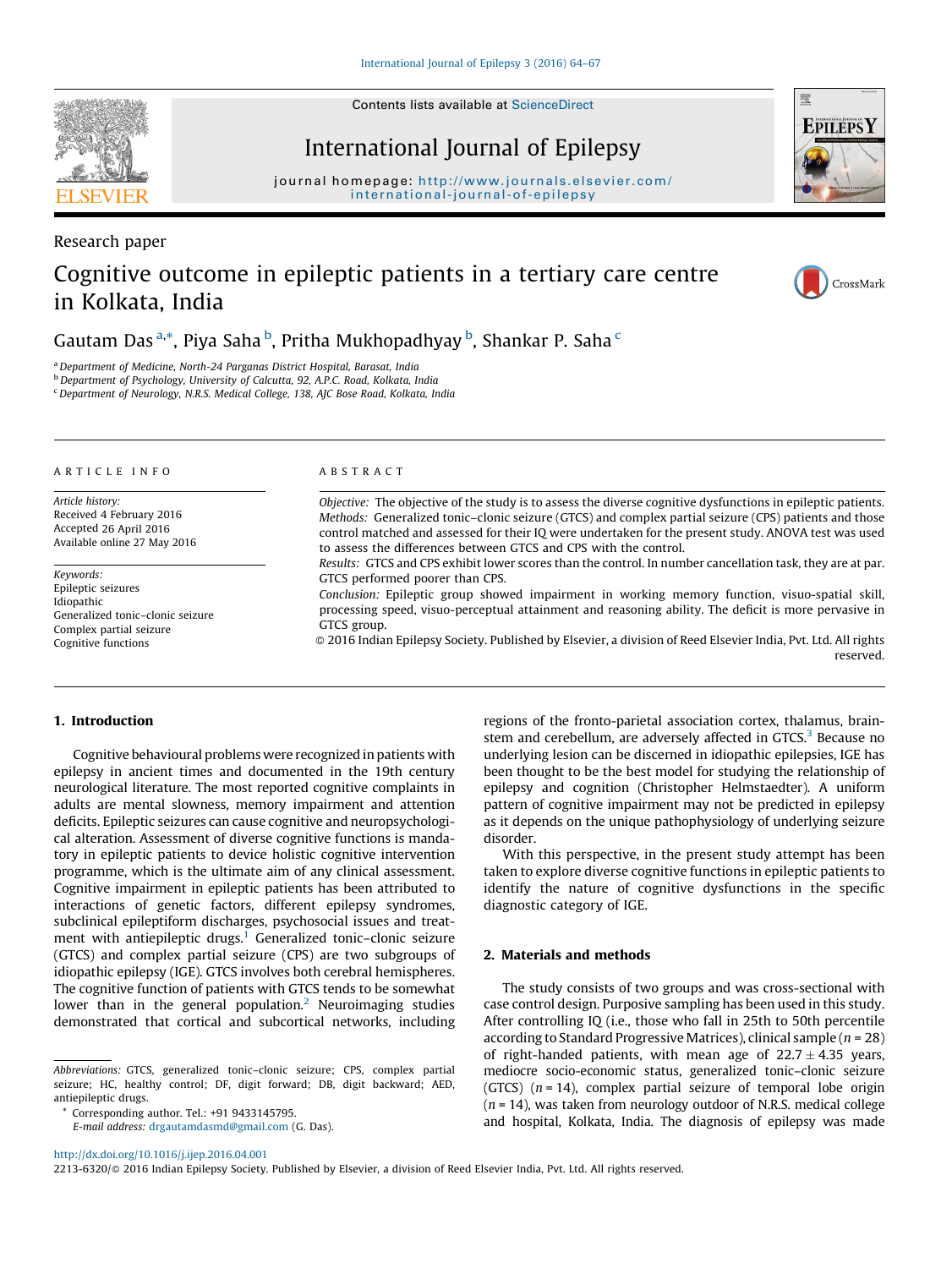through detailed clinical examination and corroborated with EEG finding at times.

Patient with any traumatic brain injury, mentally challenged patients, any structural brain lesion as revealed by imaging and all secondary cases of epilepsy were excluded. Handedness, which is extremely relevant in terms of neuropsychological assessment, was determined with 10-item Edinburg Handedness Inventory. The circumstances of seizure's occurrences, their semiology, duration and evolution were noted. The medical context was systemically explored to list familial and personal antecedents, any psychiatric disorders and central nervous system drugs. Patient's activity of daily living was sought (ADL; Katz 1983). The neurological examination was done to assess motor function, saccades, Parkinsonian symptoms, any movement disorder, gait and sensory function. Brief interview was done to explore main biographical steps and milestones in personal and familial life. Various blood tests like sugar, electrolytes, liver function test (LFT) and thyroid profile were done to rule out any infective and metabolic causes. EEG was observed for interictal activities. Imaging was done to rule out any structural or vascular changes.

To minimize variations in AEDs' (anti-epileptic drugs) related factors on cognitive functions, we restricted the drug to sodium valproate, divalproex sodium, oxcarbazepine, lamotrigine and levetiracetam mainly for patients withepilepsy onregular treatment for at least the past 6 months, and we performed the serum levels of AEDs to choose patients with their serum levels within standard therapeutic range to exclude the effect of drug toxicity. This serum level measurement was restricted to valproate only, because that was the predominant drug used and also because that of the other drugs was not available. Other AEDs were added or substituted by valproate as permitted by the patient's clinical condition.

The sample of health participants recruited from community (HC) ( $n$  = 23, mean age = 25.9  $\pm$  5.48 years) matched with age, sex, education, handedness, socio-economic status and IQ was selected through snowball technique and screened through General Health Questionnaire. Participants scoring above the cut-off value of 4 were excluded. Exclusion criteria also included any psychiatric, neurological or sensory impairment.

Ethical committee permission was obtained for conducting the research. All the participants who gave their consent to participate in the study were corroborated in the study.

### 2.1. Measures

- Standard progressive matrices $4$
- $\bullet$  Digit span<sup>[5](#page-3-0)</sup>
- $\bullet$  Digit symbol<sup>[5](#page-3-0)</sup>
- $\bullet$  Object assembly<sup>[5](#page-3-0)</sup>
- $\bullet$  Block design<sup>[5](#page-3-0)</sup>
- Number cancellation $<sup>6</sup>$  $<sup>6</sup>$  $<sup>6</sup>$ </sup>

#### 2.2. Statistical analysis

The data were tested for normative distribution using the Levene's test. Since most of the neuropsychological variables were normatively distributed, parametric analysis was carried out. Oneway analysis of variance (ANOVA) test was used followed by post hoc test to compare GTCS and CPS with their control counterparts. The critical value required for significance was set at 0.05 level. Statistical Package for Social Sciences (SPSS) version 15.0 was used for analyses and all reported  $p$  values are two-tailed.

# 3. Results

The two groups were comparable in terms of age (mean age = 22.7  $\pm$  4.35 years and 25.9  $\pm$  5.48 years), sex and years of

#### Table 1

Socio-demographic description of the sample.

| Category                                                  | Clinical sample<br>$(n=28)$                                                                         | Healthy control (HC)<br>$(n=23)$         |
|-----------------------------------------------------------|-----------------------------------------------------------------------------------------------------|------------------------------------------|
| Age<br>Education<br>Age of onset<br>Frequency<br>Duration | $22.7 \pm 4.35$ years<br>$11.1 + 2$<br>$14.7 \pm 6.8$ years<br>$2.6 + 1.06$<br>$8.6 \pm 6.67$ years | $25.9 \pm 5.48$ years<br>$11.1 \pm 1.93$ |

education. In epilepsy group, duration of illness ranged from  $8.6 \pm 6.67$  years, age of onset is between 14.7  $\pm$  6.8 years and frequency ranged between 2.6  $\pm$  1.06 years. The socio-demographic details of the two groups are provided in Table 1.

#### 3.1. Group differences among GTCS, CPS and HC

Epileptic subgroups GTCS, CPS and HC were compared. Epileptic subgroups, GTCS and CPS, exhibit lower scores than HC in digit span task (F value-16.110\*), in both digit forward (F value-24.791\*) and backward tasks (F value-12.676\*), digit symbol task (F value-11.720\*), object assembly (F value-27.899\*) and similarities task (F value-16.237\*). In number cancellation, epilepsy subgroups are as per with HC (F value-0.680). In digit symbol and object assembly task, GTCS group (2  $\pm$  1.1 and 3.4  $\pm$  1.4) performed poorer as compared to CPS group (5  $\pm$  1.4 and 5.4  $\pm$  2.3). The findings are elaborated in Table 2.

## 4. Discussion

Neurocognitive impairment deserves investigation in epileptic patients, owing to the complex relationship between seizures and cognitive dysfunctions. The cognitive functions of attention, working memory, visuo-spatial and visuo-constructional abilities and psychomotor speed have been considered in this study, as these are the major domains to adversely affect brain–behaviour relationship.

A widespread neural network in the brain subserves the attention function. Digit forward (DF) taps the selectivity aspect of attention and is closely related to freedom from distractibility. In our study, the GTCS and CPS fared worse than the normal control in DF task, with equal vulnerability to distractibility indicating their deficit in attentional efficiency. It appears that impairment in attention network in IGE group is severe enough to adversely affect the DF task, which involves very minimal rehearsal process in phonological storage system of the working memory. Affection of the normal storage system of the working memory, involving prefronto-parietal and prefronto-temporal regions, is inferred in both the epileptic groups. Compromised selective attention in GTCS and CPS may not spare involvement of inferior parietal lobule in the left hemisphere, a crucial region for the functioning of the phonological short-term storage.[7](#page-3-0)

| Table 2                                   |  |  |  |
|-------------------------------------------|--|--|--|
| Comparison of scores of GTCS, CPS and HC. |  |  |  |

| Test                | <b>GTCS</b><br>$(n=14)$ | <b>CPS</b><br>$(n=14)$ | Healthy<br>$(n=23)$ | F value |
|---------------------|-------------------------|------------------------|---------------------|---------|
| Digit span          | $4.7 + 1.6$             | $5.8 + 1.9$            | $8.2 + 2$           | 16.110  |
| Digit forward       | $6.3 + 1.6$             | $6.8 + 1.4$            | $9.1 + 1.02$        | 24.791  |
| Digit backward      | $4.4 + 3.1$             | $4.4 + 1.5$            | $7.3 + 1.3$         | 12.676  |
| Digit symbol        | $2 + 1.1$               | $5 + 1.4$              | $6 + 2.5$           | 11.720  |
| <b>Block</b> design | $4 + 1.3$               | $4.8 + 1.4$            | $7.4 + 1.6$         | 27.899  |
| Object assembly     | $3.4 + 1.4$             | $5.4 + 2.3$            | $6.8 + 1.6$         | 15.458  |
| <b>Similarities</b> | $3.1 + 1.3$             | $4.1 + 2.2$            | $6.7 + 2.1$         | 16.237  |
| Number cancellation | $151.4 + 10.9$          | $154 + 6.7$            | $154.5 + 6.9$       | 0.680   |

Significant at 0.05 level.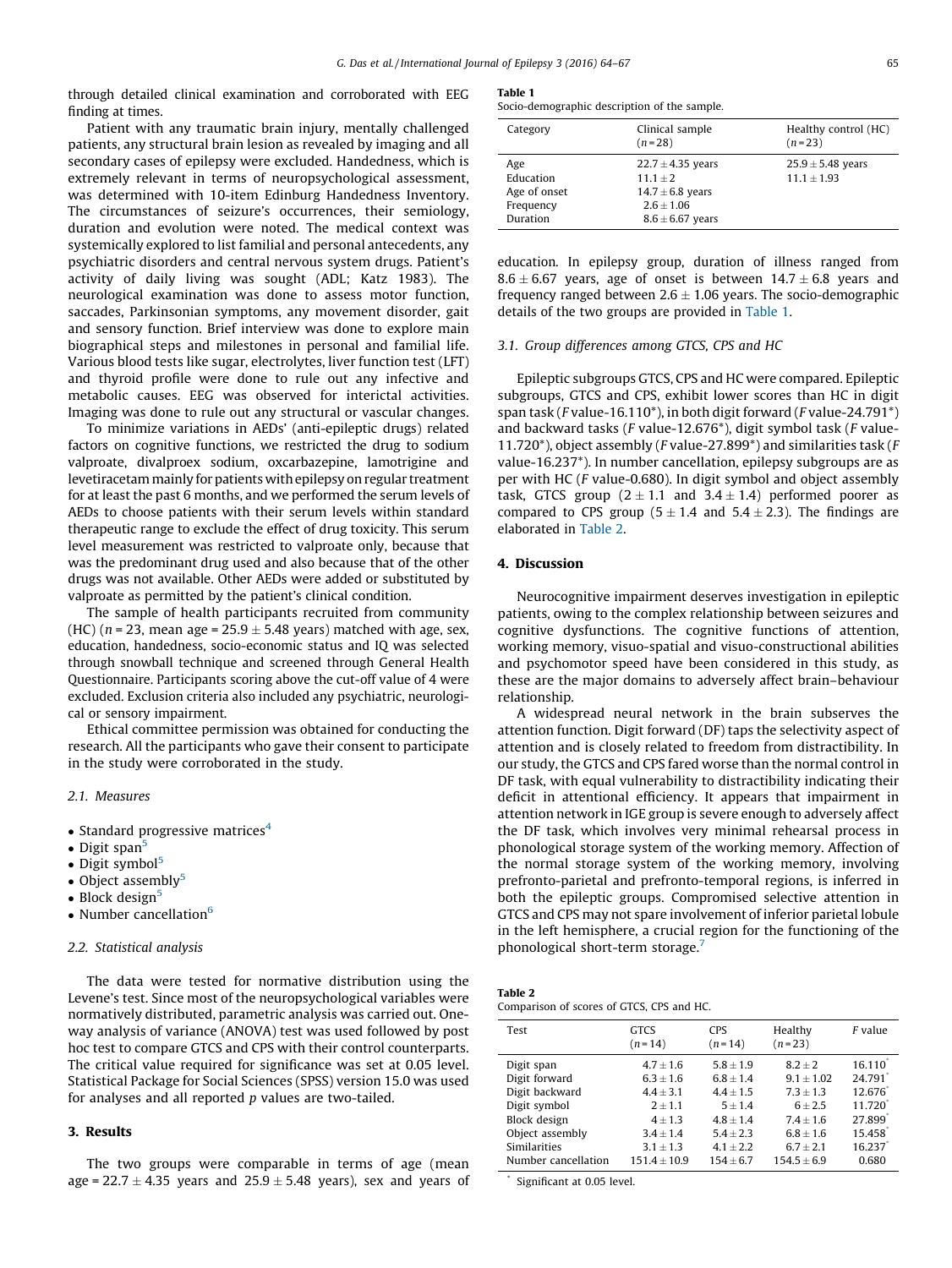Digit backward (DB) performance is also equally compromised in both GTCS and CPS as compared to matched healthy controls (HC). Poor performance of epileptic groups on DB task, which imposes high working memory load with demand for executive control, indicates their difficulty in exercising adequate executive control over thought processes. Lesion and functional imaging studies revealed that the neural correlates of working memory and phonological store depend largely upon the left inferior parietal cortex and the rehearsal process depends on the left inferior frontal gyrus (IFG) (typically described as Broca's area), premotor area and supplementary motor area.<sup>[8](#page-3-0)</sup> The central executive system relies heavily particularly on the dorsolateral prefrontal cortex (DLPFC) and the dorsal anterior cingulate cortex (ACC). Dysexecution in epilepsy groups may be owing to impaired functional connectivity between these areas, as is understood from our findings.

Average performance of epileptic group in number cancellation task requires explanation. Number cancellation task measures the capacity for selective attention, concentration, visual scanning, rapid response activation and inhibition, which predominantly utilizes fronto-parietal network, mediated by a dorsal system, including the superior parietal lobule and the superior portion of the dorsal prefrontal cortex. Though both the digit repetition and number cancellation have demand on attention function, epileptic patients' average performance on the latter indicates perhaps that the epileptic group does not face difficulty to work on number cancellation task as the stimulus material has been presented in their visual field, with least or no demand on retrieval process; but retrieval from phonological storage in digit repetition task demands left hemispheric participation. Heilman<sup>[10](#page-3-0)</sup> has argued that right hemisphere plays a greater role for attention process, which corroborates with PET study outcome that explained that the system activated by external stimuli is lateralized to the right hemisphere, particularly in right handed individuals. As the right hemisphere provides alerting mechanisms for both sides of the body, attentional impairment is more pervasive with right-sided hemisphere lesions.<sup>[10](#page-3-0)</sup> Thus no group difference indicates that the right hemispheric function of epileptic subgroups is more or less at par with the HC.

Visuo-spatial task of block design has a demand on the higher cognition of visuo-spatial concept attainment, organizing abilities, processing speed and the ability to separate figure ground in visual stimuli, which is associated with predominantly right hemisphere functions, particularly parietal region. $11$  Below average performance of epileptic group in this task denotes that the demand of the aforesaid task could not be satisfied by both the epileptic groups. It suggests that the right parietal region, which is responsible for visuo-spatial concept attainment, has not been spared by the neuropathology caused by either type of epilepsy. Also in object assembly task, both the epileptic subgroups scored significantly poor than the healthy participants. The object assembly task has a demand for understanding the gestalt from the disjointed parts of the object when no model for comparison is provided. This function is vulnerable to posterior lesions, and more so to the right than left hemisphere lesions.<sup>[12](#page-3-0)</sup> Since the stimulus materials are to be perceived as parts of the whole and the whole object is to be constructed out of parts, with no given model in the perceptual field, it becomes a critical situation for the epileptic groups to assemble the objects, signifying their incapacity to form an image of the object that perhaps has made the task difficult for them. Both object assembly task and block design task are vulnerable to posterior lesions but GTCS performed poor compared to CPS in object assembly task, signifying that the neural networks for these two tasks may be dissociable.

Worse performance of GTCS compared to CPS suggests that since the object assembly requires synchronous function of the whole brain, the impairment of organizational ability in task utilizing neural network underlying visuo-constructional ability could be more severe in GTCS that that which affects the whole cortex, in contrast to CPS, where the abnormal electrical discharge is confined to temporal regions. The finding gives an impression that specific part of temporal areas, if it has any role in this task, has been spared for the object assembly task in CPS.

Both GTCS and CPS groups showed deficit in digit symbol subtest as compared to HC. The test requires attention, visuoperceptual processing, working memory and psychomotor speed. Poor performance of the epileptic group in psychomotor speed has been reported by others.<sup>[14](#page-3-0)</sup> Greater impairment in digit symbol and object assembly tasks in GTCS may be attributable to more diffused frontal-subcortical circuitry in GTCS than the focal seizures in CPS.[15](#page-3-0) The same whole brain hypothesis for object assembly holds for digit symbol task to explain worse performance of GTCS than the CPS. Visuo-perceptual processing, working memory and psychomotor speed are more compromised in GTCS than CPS, as the lesions are more pervasive in the former group.

Similarities' subtest measures verbal concept formation and reasoning. The performance of epileptic groups was poor as compared to HC, signifying that epileptic subgroups form concept at concrete level<sup>[16](#page-3-0)</sup> owing to difficulty in categorisation. However, antiepileptic drug (AEDs) treatment can have positive, as well as negative effects on cognition. Antiepileptic drugs can synergistically exacerbate the deficits arising from the neurological pathophysiology by suppression of neuronal excitability or the enhancement of inhibitory neurotransmission in certain brain areas. Findings of other researchers suggest a reconsideration of the negative impact of interictal epileptic dysfunction on cognition. $17$  The pattern of cognitive impairment, however, depends largely on the pathophysiology underlying the seizure disorder.

# 5. Conclusion

Impairment in cognitive functions is evident in both the epilepsy subgroups with equal standing in all the cognitive functions, where they fared worse than healthy participants. However, greater impairment in digit symbol and object assembly tasks in GTCS may be explicable in terms of their diffuse frontalsubcortical circuitry, while in CPS, the epicentre is restricted to a given region. However, in CPS of temporal origin, the non-temporal effect may be a distal effect. There is converging evidence that the so-called older AEDs (Phenobarbital, phenytoin, carbamazepine and valproate) are more problematic with respect to cognition and behaviour than so-called newer AEDs (lamotrigine, gabapentine, levitiracetam, etc.). In our study, the drug was restricted to sodium valproate and divalproex sodium for treatment to minimize the adverse effect of drug on cognition.

#### Limitation of our study

In order to match all three groups in intelligence, the sample size has been reduced to 28 in totality from the initial pool of 100. Initially, from 100 patients, after excluding metabolic, infective causes and associated motor, sensory and other neurological problems, it came down to 56. Then, on matching for IQ, it reduced to 28. Thus, generalization of the present finding is warranted. The study-time period was only 1 year, which may not be sufficient to gauge the cognitive decline without a longer follow-up line. Indeed, many of the patients came to our clinic with multiple drugs along with valproate. We tried to minimize the drug as far as practicable according to the clinical situation. Finally, we did stick to valproate as the predominant drug.